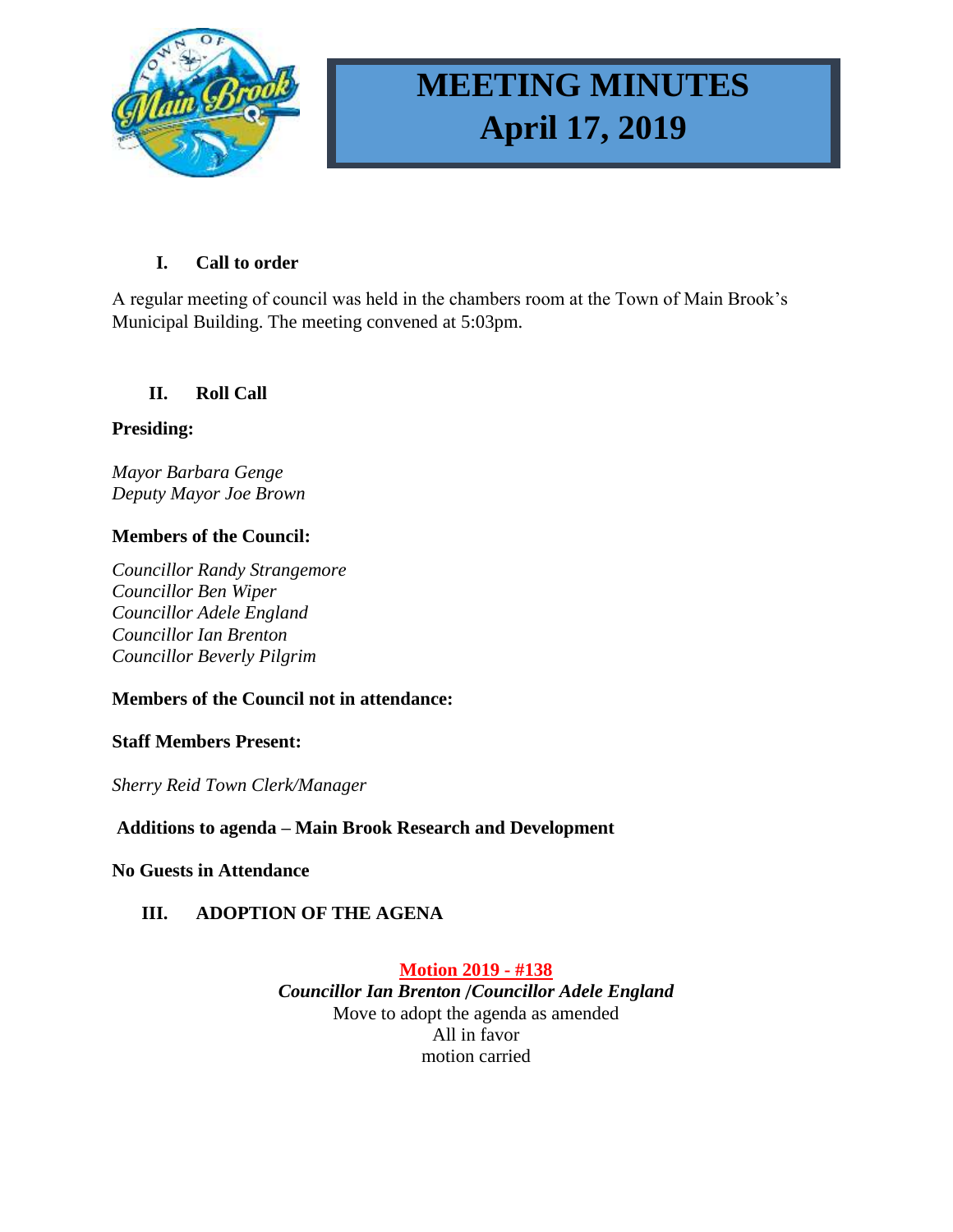# **IV. ADOPTION OF THE MINUTES**

# **Motion 2019- #139**

**(Mayor Vacates Chair)** *Councillor Ben Wiper/Mayor Barbara Genge* Move to adopt and sign the meeting minutes of **March 26, 2019** All in favor Motion Carried

## **V. BUSINESS ARISING**

**Water and Sewer Issues DOT Rd. –** Clerk Reid presented council members with the exemption request for DOT Rd water concerns/issues. Based on the information given surrounding water access to the property, and following with the Municipalities Act 1999 guidelines, council could not grant an exemption. However, it was decided that after the winter season and the ground thaws, this property will be priority for the Public Works to try and fix the problems moving forward.

#### **Councillor Ian Brenton made a motion to propose an exemption for 30% No Seconder Motion Not Carried**

**Projects** – C. Reid updated council members on all projects. Councillor Wiper will make an update on the Age Friendly Grant for next meeting.

**Land Values** – Clerk Reid informed council members about the information she gathered from Realtor Simms regarding fair market value for this area. A discussion took place around land sales and what would be fair for all buyers. All land will sell at 100x150sq ft.

#### **Motion 2019 - #140**

#### **Councillor Adele England/Councillor Beverly Pilgrim**

Moved to rescind Motion #056 – 2017. The price per square foot of Town land occupied by a building structure shall increase from \$0.05 to \$0.665, and bids for Town Lots (100ft x 150ft) with no building shall start at \$10,000 (No Service)  $\&$  \$12,500 (Serviced). If extra footage is requested, cost will be an extra \$0.665/sq ft. For land with building structures, changes will take effect on September 01, 2019. For all other vacant  $\&$  new land lots, new prices will take effect

April 17, 2019. All in Favor Motion Carried

**Arrears –** Clerk Reid gave an update collection of Arrears. Since the letters have gone out, there has been improvements with collecting the outstanding fees.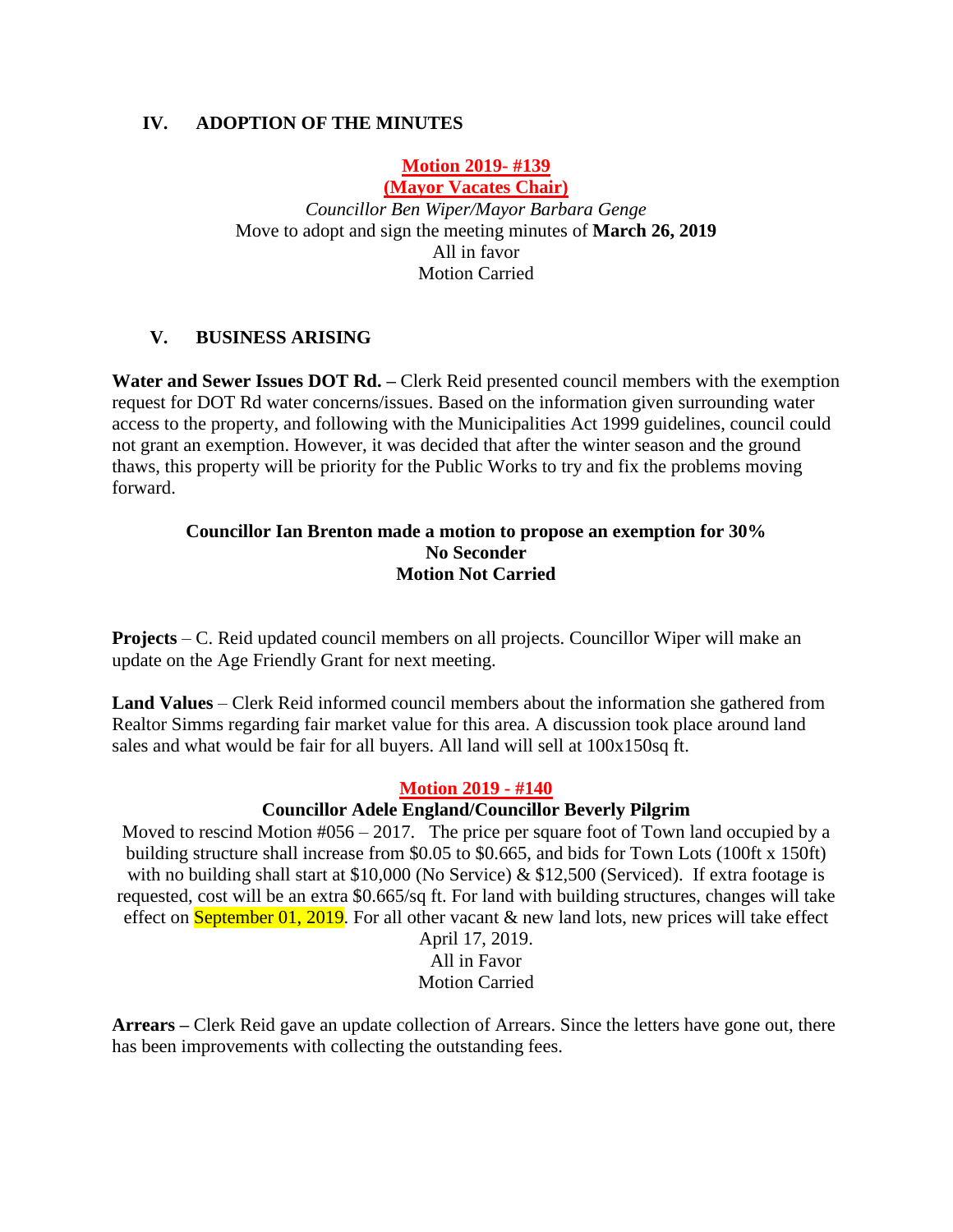## **VI. NEW BUSINESS**

**Job Ad for Casual Clerk –** Clerk Reid presented council with one applicant's resume. Based on the fact of only being one applicant and skills not suited for the position of Town Clerk, Mayor Genge suggested the Town wait and apply for a wage subsidy for the come home year coordinator and combine the two roles. Members agreed.

**Vacation Pay** – Mayor Genge inquired about the vacation pay for the Town Clerk and other employees regarding if it was included in payroll or not. Clerk Reid informed Mayor Genge that the Vacation Pay Rate of 4% is added into the pay biweekly.

**PMA/MNL –** Clerk Reid gave council and update on the upcoming conferences for the PMA and MNL. No one will be attending MNL due to other obligations but Clerk Reid and Councillor Wiper will be attending the PMA Annual Convention in St. John's June 5-7, 2019, leaving on June 4 and returning on June  $8<sup>th</sup>$ .

### **Motion 2019 - #141 (Mayor Vacates Chair) Mayor Barbara Genge/Councillor Randy Strangemore** Move to allow Town Clerk/Manager and Councillor Wiper to attend the PMA Annual Convention in St. Johns from June 4-8 (travel time included). All in favor Motion Carried

**Volunteers** – Clerk Reid and C.Clerk Pilgrim will arrange a small event for the volunteers and council members after Easter Holidays.

**Come Home Year Committee** – Mayor Genge informed Council that a staff person is needed for the Come Home year and suggested this position also be trained for a Casual Clerk position at the same time to help in the office with the upcoming projects.

**Mosquito Project -** Mayor Genge spoke about the project and what it entails with the members of council. She suggested having one of the students partner up with the research team at Memorial University to help with the collection of the mosquitos. DM Joseph Brown inquired about the date and time this will be happening and Mayor Genge will gather the information requested for next meeting.

**Main Brook Wharf** – Mayor Genge informed council members that she has been monitoring the situation at the wharf regarding the boat that is tied and stuck in the ice at the wharf as well as leaking fuel into the harbour. She has been in contact with the Department of Environment as well as the Canadian Coast Guard. All necessary departments have been contacted by Mayor Genge.